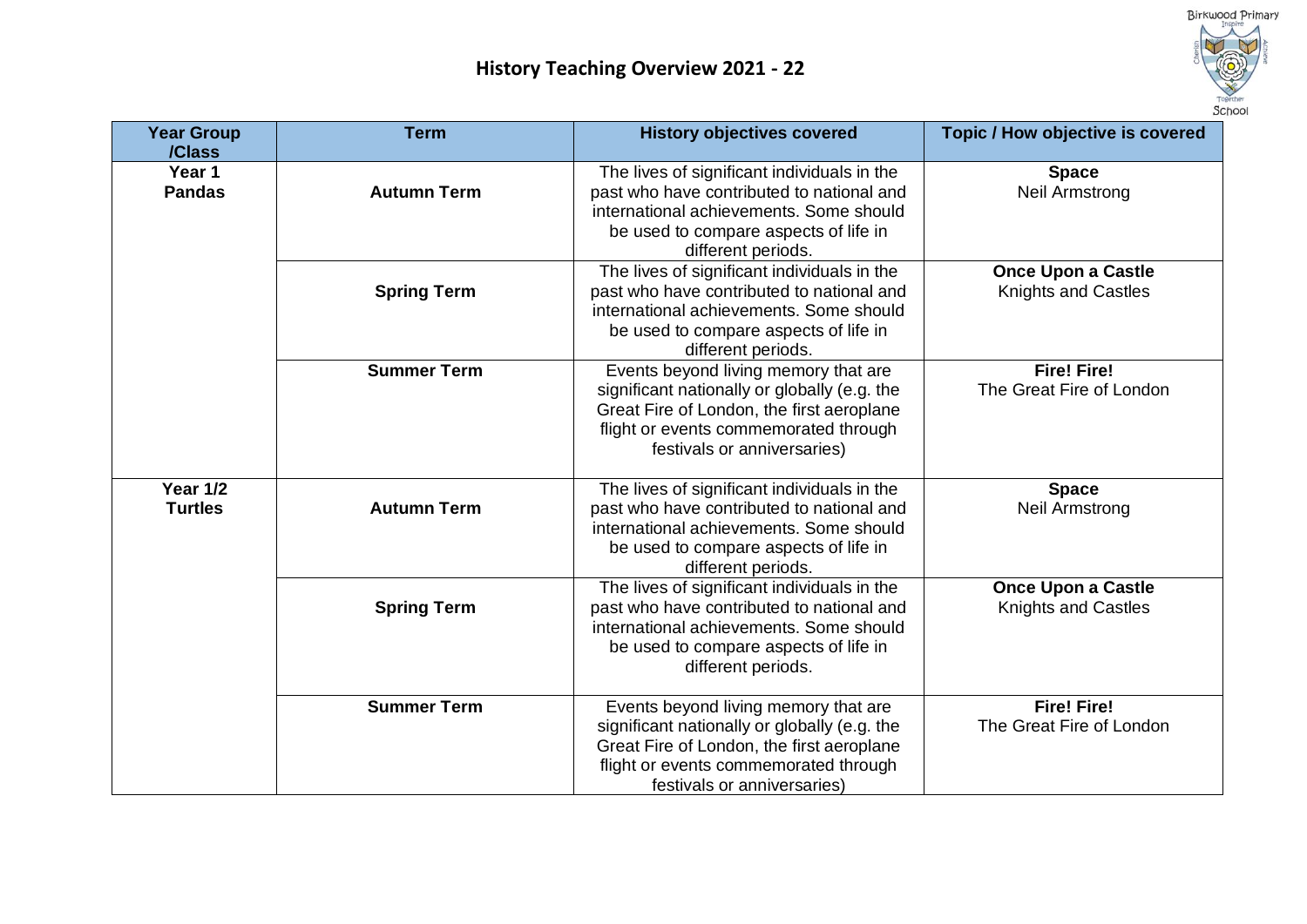

| Year <sub>2</sub><br><b>Caterpillars</b> | <b>Autumn Term</b> | The lives of significant individuals in the<br>past who have contributed to national and<br>international achievements. Some should<br>be used to compare aspects of life in<br>different periods.                                                                                                                                                                 | <b>Superheroes</b><br>Real life hero - Rosa Parks &<br><b>Captain Thomas Moore</b> |
|------------------------------------------|--------------------|--------------------------------------------------------------------------------------------------------------------------------------------------------------------------------------------------------------------------------------------------------------------------------------------------------------------------------------------------------------------|------------------------------------------------------------------------------------|
|                                          |                    | Events beyond living memory that are<br>significant nationally or globally.                                                                                                                                                                                                                                                                                        | The Gun Powder Plot                                                                |
|                                          | <b>Spring Term</b> | The lives of significant individuals in the<br>past who have contributed to national and<br>international achievements. Some should<br>be used to compare aspects of life in<br>different periods.                                                                                                                                                                 | <b>Dinosaurs</b><br>First fossil discovery - Mary Anning                           |
|                                          | <b>Summer Term</b> | Changes within living memory. Where<br>appropriate, these should be used to reveal<br>aspects of change in national life.                                                                                                                                                                                                                                          | <b>Seaside</b><br>Seaside holidays in the past/how<br>they have changed overtime   |
| Year <sub>3</sub><br><b>Butterflies</b>  | <b>Autumn Term</b> | A local history study e.g a depth study<br>linked to one of the British areas of study<br>listed above; a study over time tracing how<br>several aspects of national history are<br>reflected in; the locality (this can go beyond<br>1066); a study of an aspect of history or a<br>site dating from a period beyond 1066 that<br>is significant in the locality. | <b>Our Mining Community</b><br><b>Local History</b>                                |
|                                          | <b>Spring Term</b> | Pupils should be made aware that history<br>takes many forms, including cultural,<br>economic, military, political, religious and<br>social history                                                                                                                                                                                                                | <b>Rainforest</b>                                                                  |
|                                          | <b>Summer Term</b> | <b>Changes in Britain from the Stone Age</b><br>to the Iron Age e.g ate Neolithic hunter-<br>gatherers and early farmers, for example,<br>Skara Brae; Bronze Age religion,<br>technology and travel, for example,                                                                                                                                                  | <b>Stone Age to Iron Age</b>                                                       |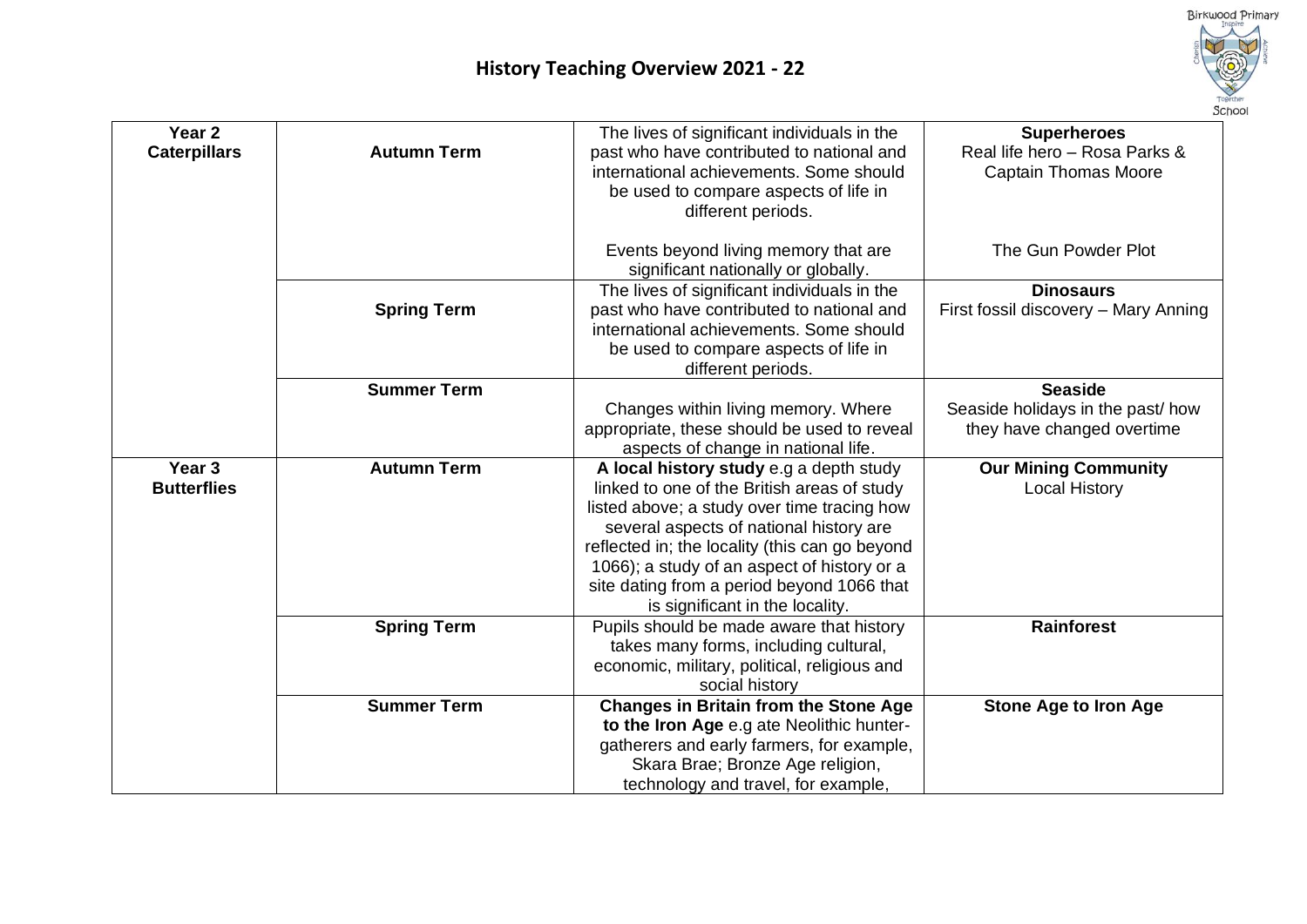

|                             |                    | Stonehenge; Iron Age hill forts: tribal<br>kingdoms, farming, art and culture                                                                                                                                                                                                                                                                                                                                                                                                                                                                                                                                                                                                                                                                                                                                                                                                                                                                                                                                                                                                                                                                                                                  |                                      |
|-----------------------------|--------------------|------------------------------------------------------------------------------------------------------------------------------------------------------------------------------------------------------------------------------------------------------------------------------------------------------------------------------------------------------------------------------------------------------------------------------------------------------------------------------------------------------------------------------------------------------------------------------------------------------------------------------------------------------------------------------------------------------------------------------------------------------------------------------------------------------------------------------------------------------------------------------------------------------------------------------------------------------------------------------------------------------------------------------------------------------------------------------------------------------------------------------------------------------------------------------------------------|--------------------------------------|
| Year 3/4<br><b>Meerkats</b> | <b>Autumn Term</b> | Britain's settlement by Anglo-Saxons and<br>Scots e.g Roman withdrawal from Britain in<br>c. AD 410 and the fall of the western<br>Roman Empire; Scots invasions from<br>Ireland to north Britain (now<br>Scotland); Anglo-Saxon invasions,<br>settlements and kingdoms: place names<br>and village life; Anglo-Saxon art and<br>culture; Christian conversion - Canterbury,<br>Iona and Lindisfarne<br>The Viking and Anglo-Saxon struggle for<br>the Kingdom of England to the time of<br>Edward the Confessor e.g Viking raids and<br>invasion; resistance by Alfred the Great and<br>Athelstan, first king of England; further<br>Viking invasions and Danegeld; Anglo-<br>Saxon laws and justice; Edward the<br>Confessor and his death in 1066<br>The Roman Empire and its impact on<br>Britain e.g Julius Caesar's attempted<br>invasion in 55-54 BC; the Roman Empire<br>by AD 42 and the power of its army;<br>successful invasion by Claudius and<br>conquest, including Hadrian's Wall; British<br>resistance, for example, Boudica;<br>'Romanisation' of Britain: sites such as<br>Caerwent and the impact of technology,<br>culture and beliefs, including early<br>Christianity. | Gladiators, are you ready?<br>Romans |
|                             | <b>Spring Term</b> |                                                                                                                                                                                                                                                                                                                                                                                                                                                                                                                                                                                                                                                                                                                                                                                                                                                                                                                                                                                                                                                                                                                                                                                                | A Force to be Reckoned With          |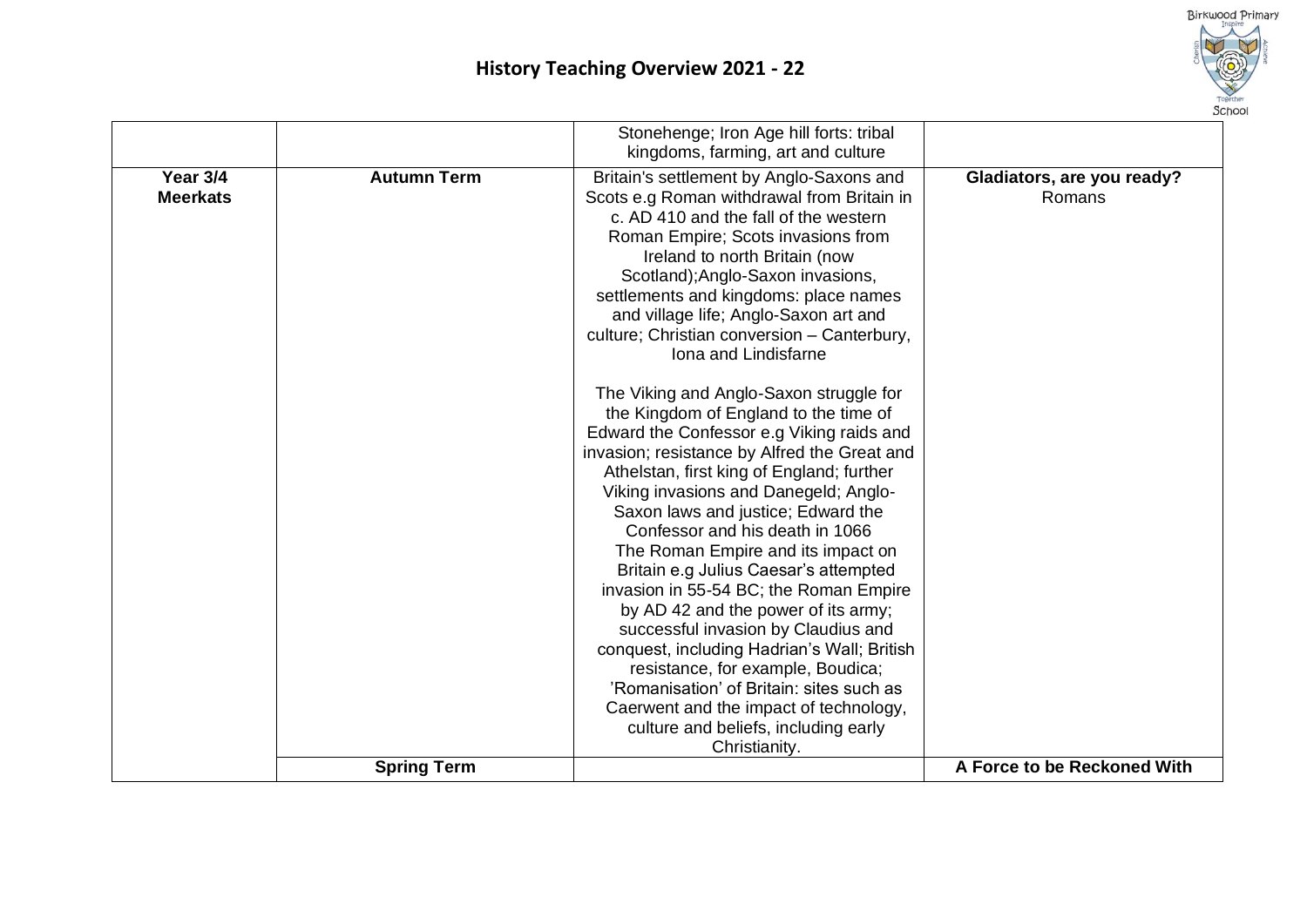

|                        |                    | Pupils should be taught the achievements of<br>the earliest civilizations – an overview of<br>where and when the first civilizations<br>appeared and a depth study of one of the<br>following: Ancient Sumer; The Indus Valley;<br>Ancient Egypt; The Shang Dynasty of Ancient<br>China                                                                                                                                                                                                                                                                                                                                                                                                                                                                                                                                               | <b>Egyptians</b>                            |
|------------------------|--------------------|---------------------------------------------------------------------------------------------------------------------------------------------------------------------------------------------------------------------------------------------------------------------------------------------------------------------------------------------------------------------------------------------------------------------------------------------------------------------------------------------------------------------------------------------------------------------------------------------------------------------------------------------------------------------------------------------------------------------------------------------------------------------------------------------------------------------------------------|---------------------------------------------|
|                        | <b>Summer Term</b> | Pupils should be made aware that history<br>takes many forms, including cultural,<br>economic, military, political, religious and<br>social history.                                                                                                                                                                                                                                                                                                                                                                                                                                                                                                                                                                                                                                                                                  | <b>Born in the USA!</b><br>American Indians |
| Year 4<br><b>Foxes</b> | <b>Autumn Term</b> | Britain's settlement by Anglo-Saxons and<br>Scots e.g Roman withdrawal from Britain in<br>c. AD 410 and the fall of the western<br>Roman Empire; Scots invasions from<br>Ireland to north Britain (now<br>Scotland); Anglo-Saxon invasions,<br>settlements and kingdoms: place names<br>and village life; Anglo-Saxon art and<br>culture; Christian conversion - Canterbury,<br>Iona and Lindisfarne.<br>The Viking and Anglo-Saxon struggle for<br>the Kingdom of England to the time of<br>Edward the Confessor e.g Viking raids and<br>invasion; resistance by Alfred the Great and<br>Athelstan, first king of England; further<br>Viking invasions and Danegeld; Anglo-<br>Saxon laws and justice; Edward the<br>Confessor and his death in 1066.<br>The Roman Empire and its impact on<br>Britain e.g Julius Caesar's attempted | Gladiators, are you ready?<br>Romans        |
|                        |                    | invasion in 55-54 BC; the Roman Empire by                                                                                                                                                                                                                                                                                                                                                                                                                                                                                                                                                                                                                                                                                                                                                                                             |                                             |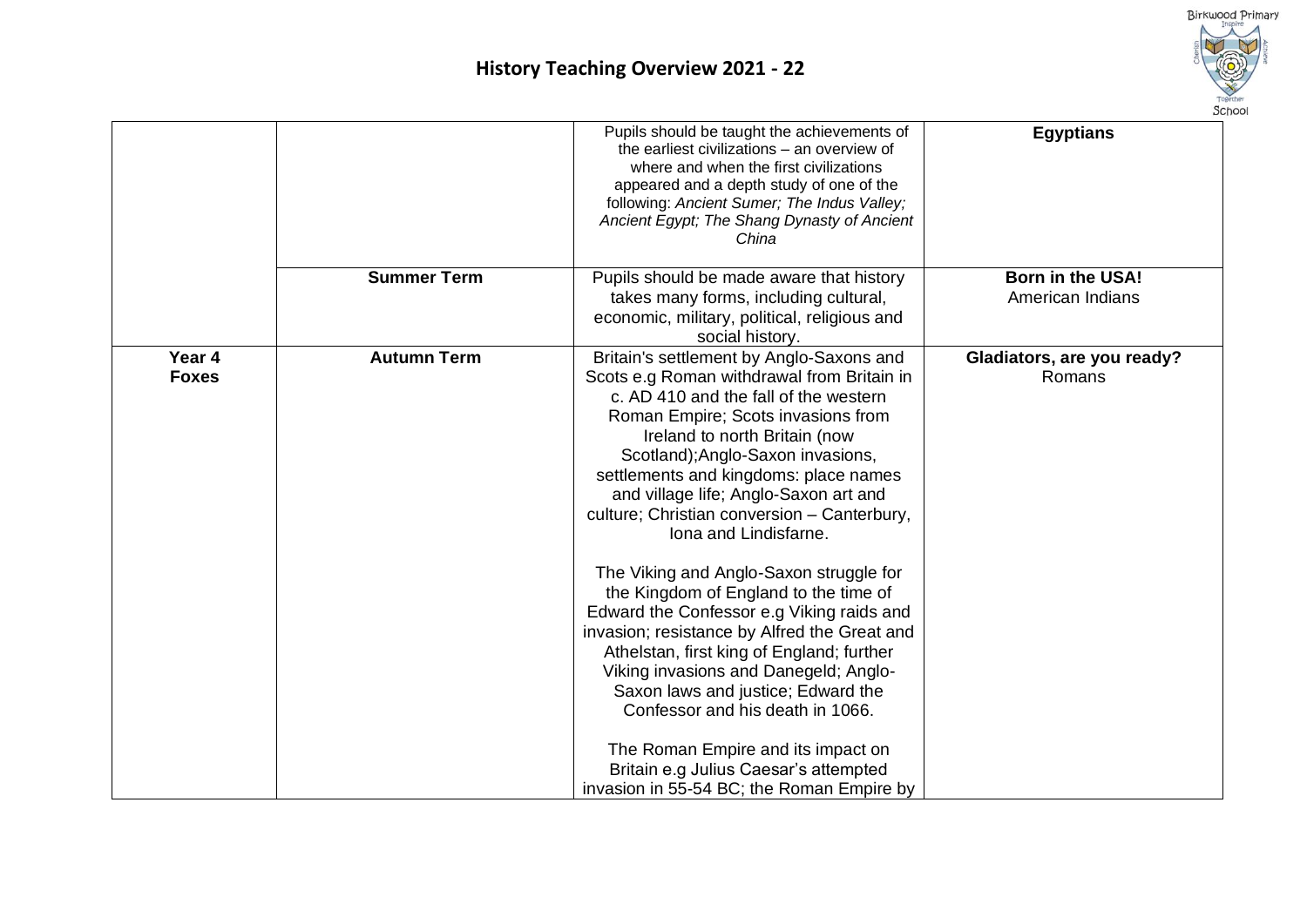

|                              |                    | AD 42 and the power of its army; successful<br>invasion by Claudius and conquest,<br>including Hadrian's Wall; British resistance,<br>for example, Boudica; 'Romanisation' of<br>Britain: sites such as Caerwent and the<br>impact of technology, culture and beliefs,<br>including early Christianity. |                                  |
|------------------------------|--------------------|---------------------------------------------------------------------------------------------------------------------------------------------------------------------------------------------------------------------------------------------------------------------------------------------------------|----------------------------------|
|                              | <b>Spring Term</b> |                                                                                                                                                                                                                                                                                                         | <b>Force to be Reckoned With</b> |
|                              |                    | Pupils should be taught the achievements of the<br>earliest civilizations - an overview of where and<br>when the first civilizations appeared and a depth<br>study of one of the following: Ancient Sumer;<br>The Indus Valley; Ancient Egypt; The Shang<br><b>Dynasty of Ancient China</b>             | <b>Egyptians</b>                 |
|                              | <b>Summer Term</b> | Pupils should be made aware that history                                                                                                                                                                                                                                                                | <b>Born in the USA!</b>          |
|                              |                    | takes many forms, including cultural,<br>economic, military, political, religious and<br>social history.                                                                                                                                                                                                | American Indians                 |
| Year 5<br><b>Polar Bears</b> | <b>Autumn Term</b> | Pupils should be made aware that history<br>takes many forms, including cultural,                                                                                                                                                                                                                       | WW <sub>2</sub>                  |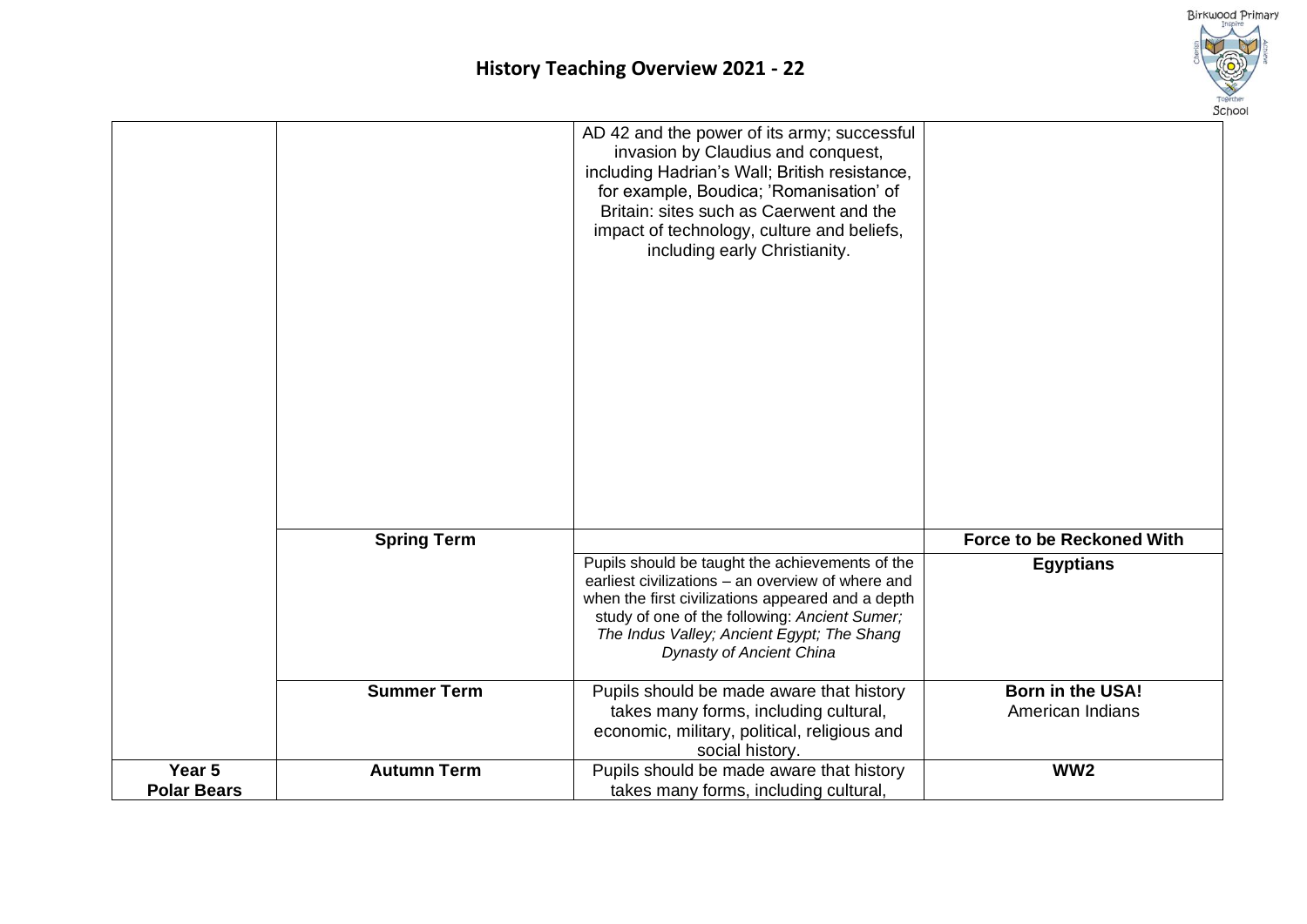

|                 |                    | economic, military, political, religious and                                   |                                      |
|-----------------|--------------------|--------------------------------------------------------------------------------|--------------------------------------|
|                 |                    | social history.                                                                |                                      |
|                 |                    | A study of an aspect or theme in British                                       |                                      |
|                 |                    | history that extends pupils' chronological                                     |                                      |
|                 |                    | knowledge beyond 1066.                                                         |                                      |
|                 |                    | Geography based topic                                                          | <b>Frozen Kingdom</b>                |
|                 | <b>Spring Term</b> | Geography based topic                                                          | <b>Fantasy Land</b>                  |
|                 |                    |                                                                                | J.R.R Tolkien                        |
|                 |                    | Geography based topic                                                          | <b>Artists &amp; Architects</b>      |
|                 | <b>Summer Term</b> | Pupils should be taught about the ancient<br>civilisations of Greece and Rome. | <b>Ancient Greeks</b>                |
|                 |                    |                                                                                |                                      |
|                 |                    | Ancient Greece - a study of Greek life and                                     |                                      |
|                 |                    | achievements and their influence on the                                        |                                      |
|                 |                    | western world.                                                                 |                                      |
|                 |                    | Pupils should be taught about key dates,                                       | <b>Through the Telescope</b>         |
|                 |                    | events and significant individuals (and                                        |                                      |
|                 |                    | space).                                                                        |                                      |
|                 |                    |                                                                                |                                      |
| <b>Year 5/6</b> | <b>Autumn Term</b> | Pupils should be made aware that history                                       | WW <sub>2</sub>                      |
| <b>Eagles</b>   |                    | takes many forms, including cultural,                                          |                                      |
|                 |                    | economic, military, political, religious and                                   |                                      |
|                 |                    | social history.                                                                |                                      |
|                 |                    | A study of an aspect or theme in British                                       |                                      |
|                 |                    | history that extends pupils' chronological                                     |                                      |
|                 |                    | knowledge beyond 1066.                                                         |                                      |
|                 |                    | Geography based topic                                                          | <b>Frozen Kingdom</b>                |
|                 | <b>Spring Term</b> | Geography based topic                                                          | <b>Fantasy Land</b><br>J.R.R Tolkien |
|                 |                    |                                                                                |                                      |
|                 |                    | Geography based topic                                                          | <b>Artists &amp; Architects</b>      |
|                 | <b>Summer Term</b> | Pupils should be taught about the ancient<br>civilisations of Greece and Rome. | <b>Ancient Greeks</b>                |
|                 |                    |                                                                                |                                      |
|                 |                    |                                                                                |                                      |